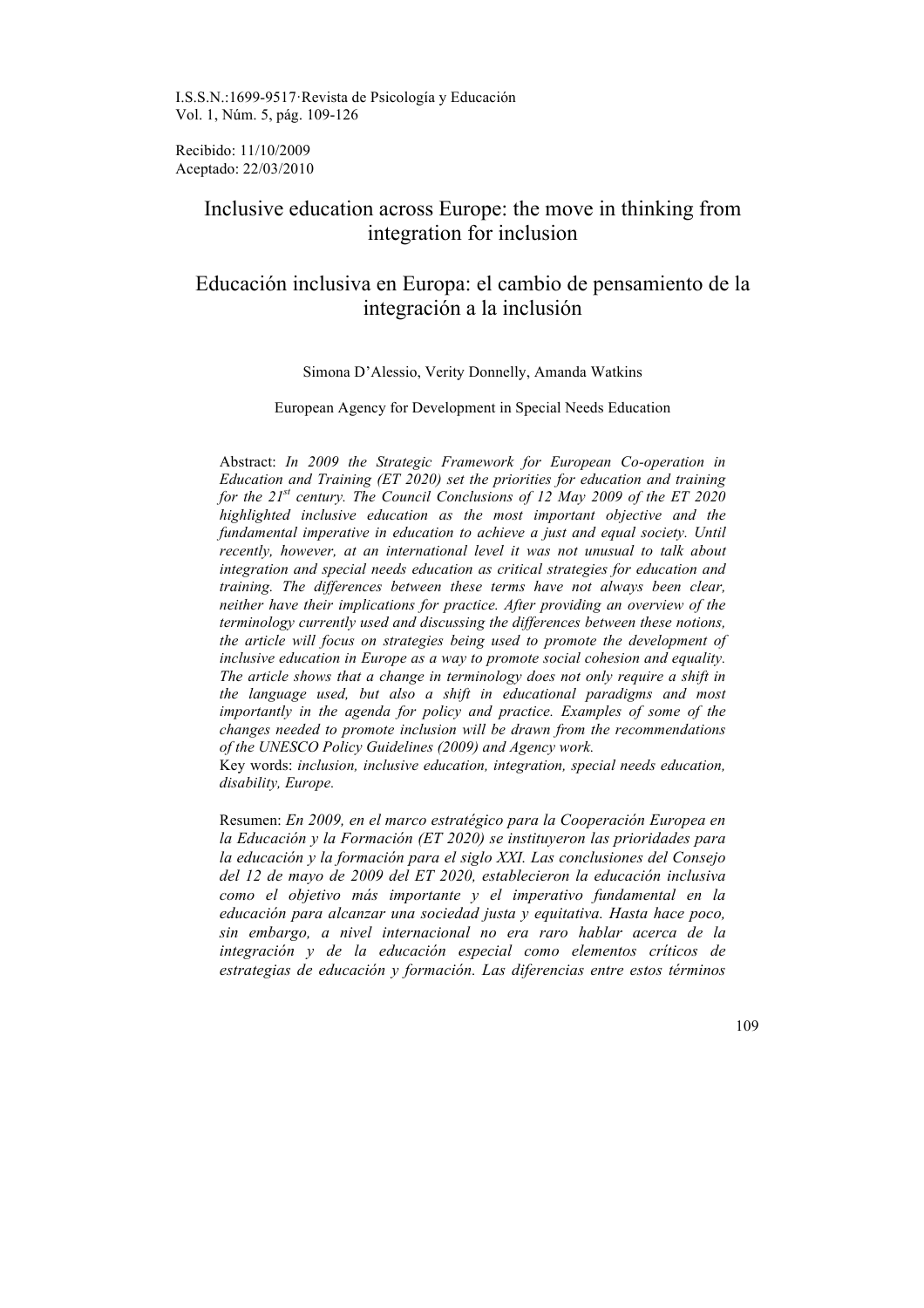*no siempre han sido claras, así como tampoco sus implicaciones en la práctica. Después de proporcionar una visión general de la terminología que se utiliza actualmente y hablar de las diferencias entre estas nociones, este artículo se centrará en las estrategias para promover el desarrollo de la educación inclusiva en Europa, como una forma de promover la igualdad y la cohesión social. El artículo muestra que un cambio en la terminología no sólo requiere un cambio en el lenguaje utilizado, sino también un cambio en los paradigmas educativos y sobre todo, en el orden del día para la política y la práctica. Para ello, se mostrarán ejemplos de algunos de los cambios necesarios para promover la inclusión derivados de las directrices de la política de la UNESCO (2009) y del trabajo de la Agencia.* 

Palabras clave: *inclusión, educación inclusiva, integración, necesidades educativas especiales, discapacidad, Europa.*

## An overview of the current international agenda for inclusive education

The Strategic Framework for European Co-operation in Education and Training (ET 2020) set out in the Council Conclusions of 12 May 2009 has underlined the role that education and training play for the development of a just and equal society for the  $21<sup>st</sup>$  century. The framework emphasises that:

"*If Europe is to compete and prosper as a knowledge-based economy based on sustainable, high levels of employment and reinforced social cohesion - as envisaged in the Europe 2020 strategy, the role of education and training in a lifelong learning perspective is crucial. The provision of key competences for all on a lifelong learning basis will play a crucial role in improving citizens' employability, social inclusion and personal fulfilment*" (European Council, 2009b, p.4)<sup>1</sup>

In the context of the European benchmarks agreed under the ET 2020 Strategic Framework for European co-operation in education and training, European member countries are required to consider measures that can reduce all forms of marginalisation and discrimination, in particular for those individuals at risk of exclusion.

The international conference on '*Inclusive Education: A way to promote Social Cohesion*' held in Madrid under the Spanish Presidency of the European Union on March 11<sup>th</sup> and  $12<sup>th</sup>$ ,  $2010<sup>2</sup>$  also brought to the fore the crucial role played by education - and in particular by inclusive education - for the development of contemporary societies. The conference conclusions highlighted that inclusive education is a universal right that should ensure that quality, equity and excellence are safeguarded according to principles such as equal opportunities, non-discrimination and universal access. By taking into account the individual needs of those people who are at risk of social exclusion, unemployment and low achievement,

http://www.consilium.europa.eu/uedocs/cms\_Data/docs/pressdata/en/educ/114374.pdf  $2 \overline{P}$  For more information about the conference please go to the following link:

 $1$ <sup>1</sup> The full document can be downloaded from the following link:

http://www.european-agency.org/news/inclusive-education-a-way-to-promote-social-cohesionconference-conclusions-available

*I.S.S.N.:1699-9517*·*Revista de Psicología y Educación* Vol. 1, nº. 5. 109-126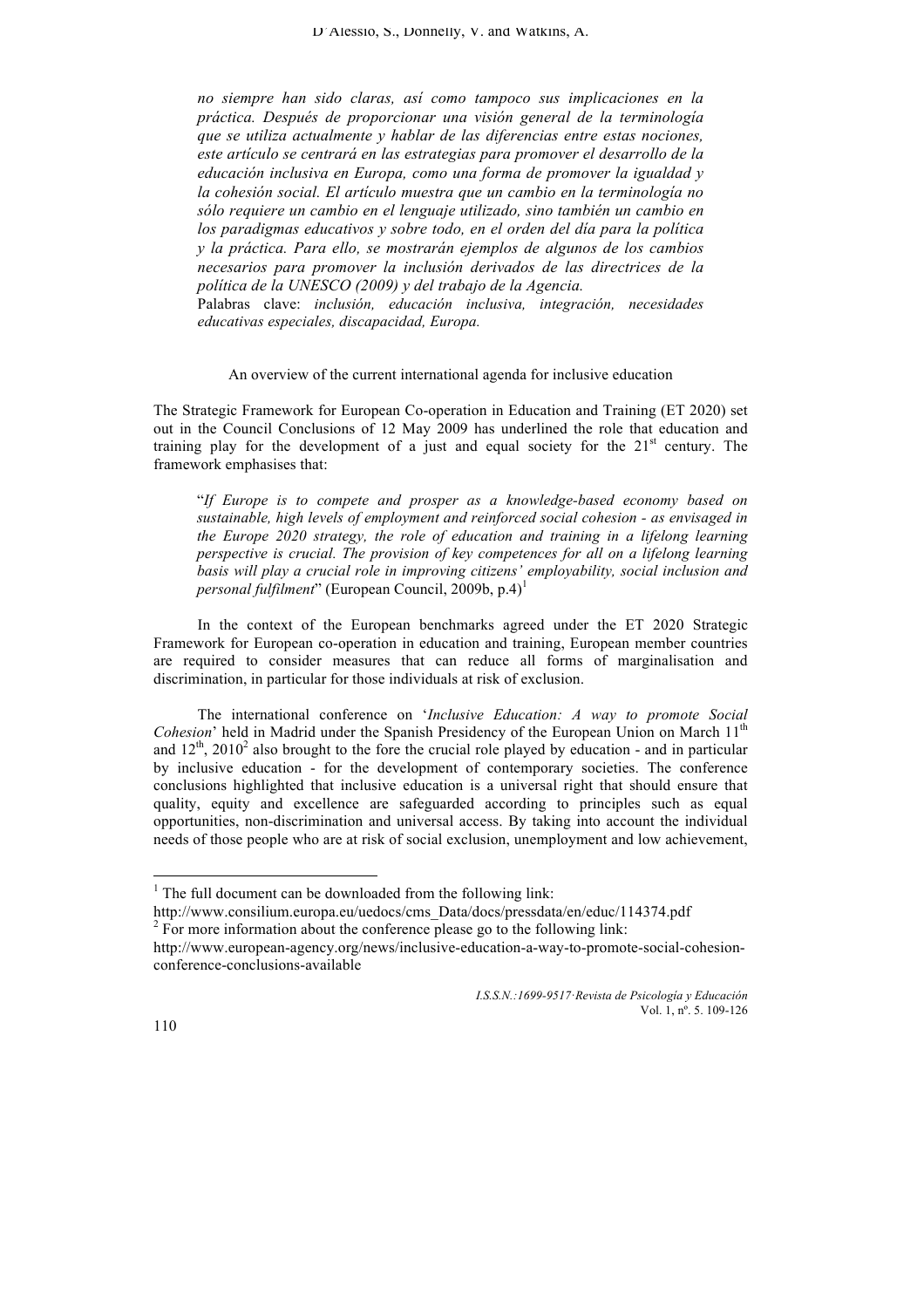inclusive education contributes to the development of a society that is characterised by social cohesion, democracy and active citizenship.

By providing the same educational opportunities to all learners - from primary to higher education and beyond – inclusive education aims to ensure that no pupils are pushed to the margins of society as a result of their poor competences, their condition of poverty, their ethnic background and most importantly as a result of societal discrimination (e.g. society failing to make the necessary amendments/adjustments). The UNESCO Education for All 2010 Global Monitoring Report 'Reaching the Marginalized' notes that, while absolute average achievement levels are higher in the developed world, in the European Union as a whole, 15% of young people aged 18 to 24 leave school with only lower secondary school education, a figure that rises to 30% in some European countries (UNESCO, 2009b). There is evidence that learners excluded from education are more likely to become socially marginalised and eventually commit crime (Spencer, 1998). It is therefore imperative that societies prepare all learners, including those with special educational needs (SEN henceforward) for adult life.

The above considerations, emphasised by the Council Conclusions (European Council, 2009b) and the conclusions of the Madrid Conference (2010), support the argument that inclusive education is not an end in itself, rather a means to an end (Armstrong and Barton, 1999) i.e. that of creating a just and equal society by starting with education. Although there is a general awareness that inclusion is the way forward in education, there is still a lack of agreement about what inclusive education may actually mean and the implications at the level of policy and practice (D'Alessio and Watkins, 2009). In addition, practice varies a great deal across countries and inclusive education is seen as an 'aim that is still to be achieved' (Madrid Conference Conclusions, 2010).

#### Special needs education

Issues around inclusion and inclusive education have often been associated with special education and/or special needs education (Clough and Corbett, 2000). Inclusive education has usually been addressed in relation to the education of learners with special educational needs as a way of providing them with all necessary resources to meet their educational requirements. As a result of this, the boundaries between these two disciplines are often blurred. The terms special needs education and inclusive education are however, not synonymous as they are the result of different historical settings, are embedded in different theoretical premises and promote different actions and solutions (Thomas, and Loxley, 2001).

As Agency work suggests, special educational needs is a socially and culturally constructed notion. For example, there is no agreed definition of SEN that can be used comparably across countries. Not all countries define SEN within their legislation and some countries include different types of learners within this definition. The numbers of learners identified as having special educational needs in fact does not vary as a result of the actual incidence of impairments in one country, rather it derives from the different ways in which countries have chosen to organise and arrange their systems of funding, provision, assessment and categorisation of disabilities and special needs (Meijer, 2003).

From an historical perspective, the term special education dates back to the  $19<sup>th</sup>$ century (Ainscow, 2000). Originally the term special education was used to refer to the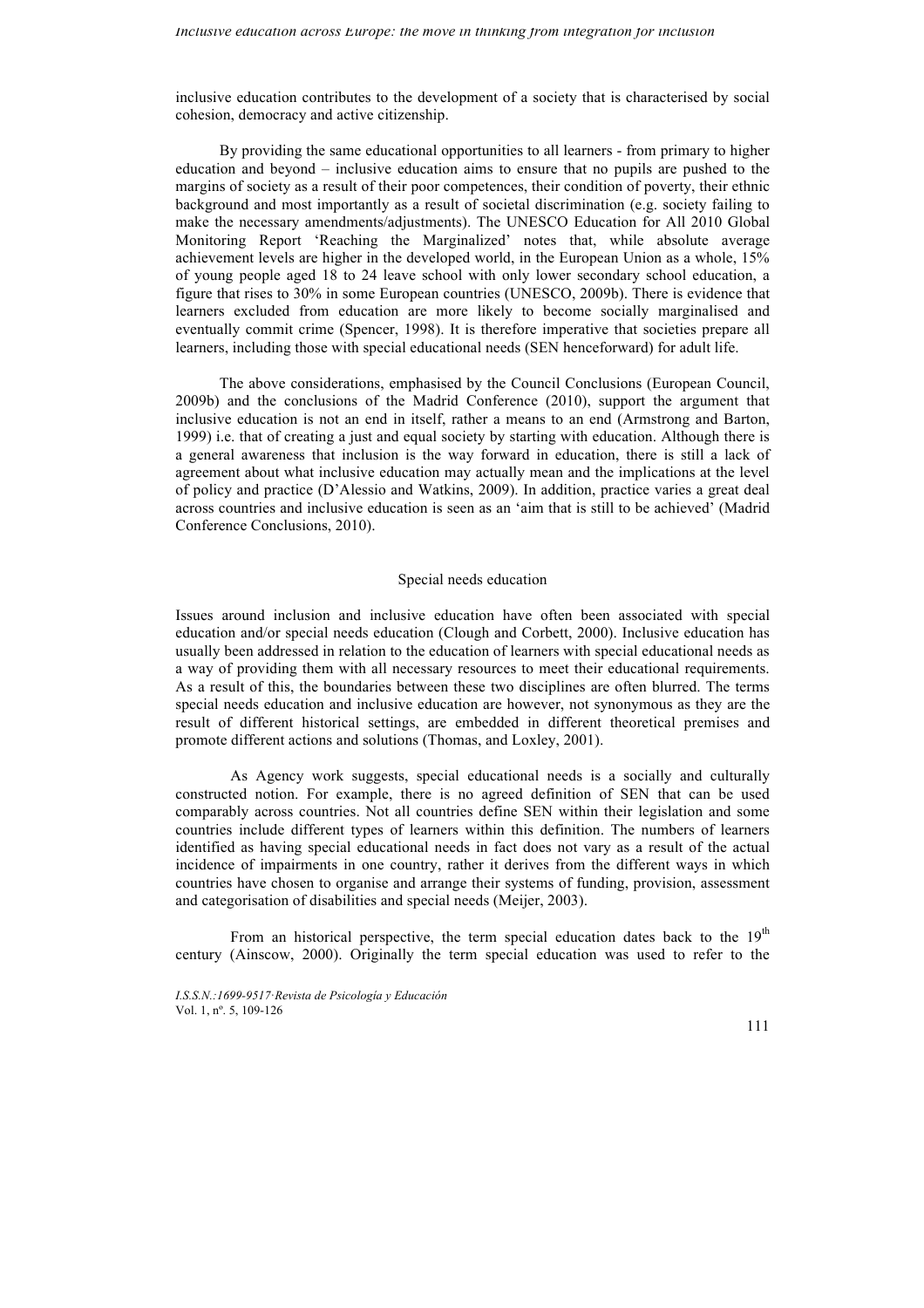education of learners with impairments that involved the support of specialised personnel and mainly took place in special schools or institutions outside of the mainstream school system. This term was slowly replaced by the term 'special needs education' which took account of the fact that a large proportion of disabled children today are educated in schools or institutions within the mainstream system.

The term 'special needs education' also took account of the fact that the concept of 'children with special educational needs' had been extended beyond disabled children to '*cover those who are failing in school for a wide variety of other reasons that are known to be likely to impede a child's optimal progress.'* This broader group might need additional support depending on *'the extent to which schools need to adapt their curriculum, teaching and organization and/or to provide additional human or material resources so as to stimulate efficient and effective learning for these pupils'*. (UNESCO, 1997, pp. 41 - 42).

Put briefly, the change in terminology from special education to special needs education indicated the beginning of a conceptual shift from a focus on the child (special educational needs) to a focus on the provision that children experiencing difficulties at school may need (special needs education).

Despite this, however, the notion of special needs education has largely remained embedded in a problem-within-the-child approach to education where learners who have 'special needs' must be adequately assessed and their needs addressed (Thomas, 1997; Thomas and Loxley, 2001). The underpinning assumption is that there is something wrong within the child (Armstrong and Barton, 1999) and that society is required to find a way of adjusting and compensating for individual deficits. Such a model is usually referred to as the medical or deficit model of education (Thomas, Walker and Webb, 1998). Although intending to serve the needs of learners, individual identification, classification and referral to special supports are transformed into exclusionary mechanisms as the pupil is often seen as the sole responsibility of the specialised personnel rather than of the class teacher or of the school community (Evans and Lunt, 2002).

O'Hanlon (1995; 2000) and others (for example Slee 1993; Corbett, 1996), argue that it is crucial that the language of educational policies currently used in countries aims to move away from traditional discourses about within-the-child deficit approaches to education. They suggest that policy should engage with debates about systemic changes, what these changes are and how they can be implemented. The recommendations emerging from Agency work such as *Development of a set of Indicators for Inclusive Education in Europe* (2009) and *Key Principles for Promoting Quality in Inclusive Education* (2009), which will be presented in the following sections, support this move towards considerations of systemic change as the basis for policy debates.

## From integration to inclusion

In past EU initiatives and documents it was usual to talk about issues concerning integration. This term was first used in the 70s and then mostly in the  $80s^3$ .

<sup>&</sup>lt;sup>3</sup> See for example the HELIOS programmes – the first European community conference on handicap and education (Struiksma and Meijer, 1989).

*I.S.S.N.:1699-9517*·*Revista de Psicología y Educación* Vol. 1, nº. 5. 109-126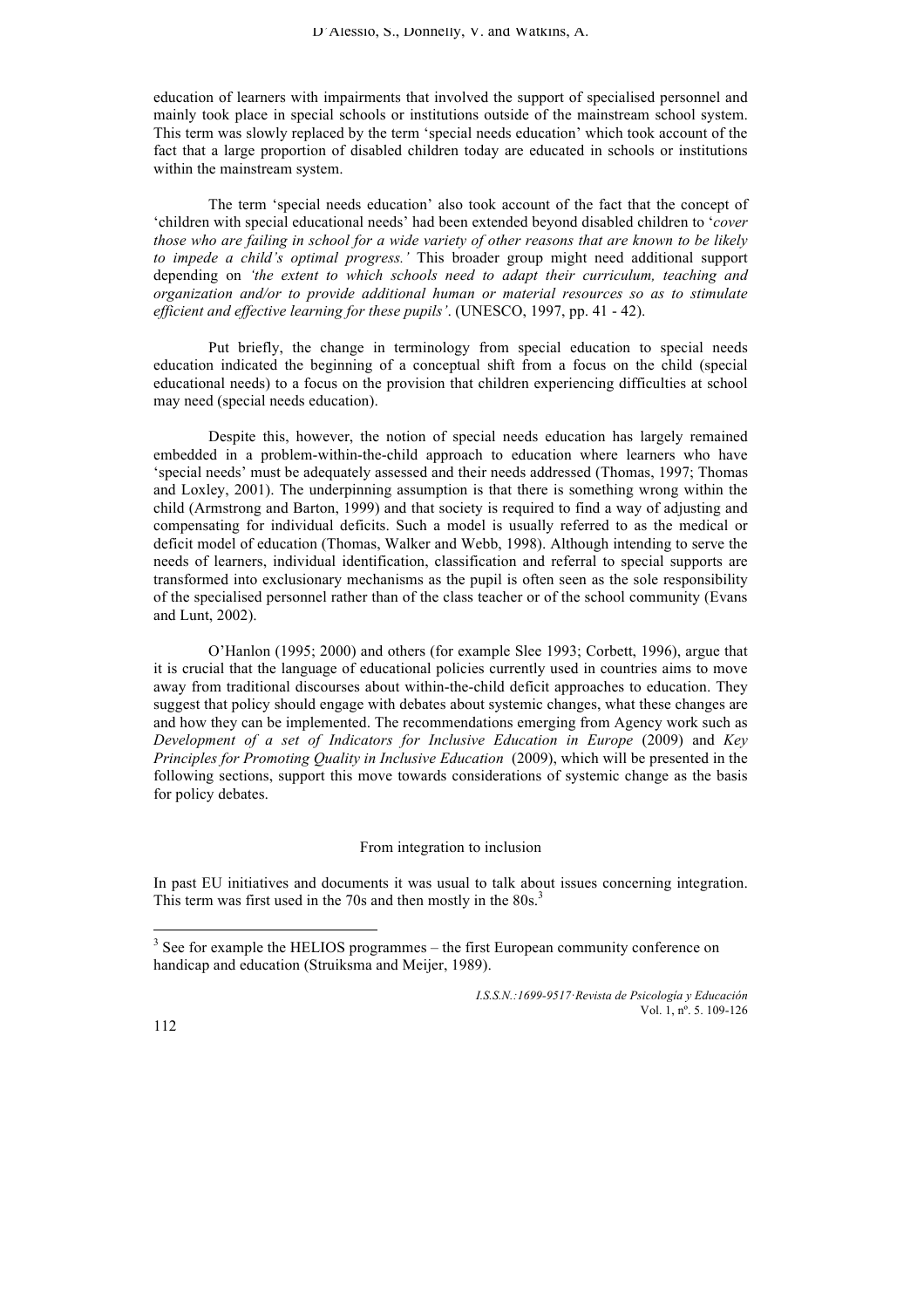Up until the 90s the term integration was, therefore, very familiar in European policies and debates (O'Hanlon, 2001; Linsday, 2003; Vislie, 2003) and it was mostly used to refer to the education of those pupils who had been previously excluded from mainstream settings.

Integration was largely a 'disability' issue and did not include a wider range of pupils at risk of exclusion (Evans and Lunt, 2002). It was usually associated with issues around placement of disabled learners into mainstream settings, with a focus on the individual deficits of the child rather than of the school limits, as discussed in section 2 (see also Florian, 1998). Debates often addressed issues of adaptation and adjustments of the mainstream setting to include learners with special needs in mainstream schools and classrooms (see OECD, 1994).

At the same time, critiques of integration interpreting it as a process of 'normalisation' (O'Hanlon, 2001) and of 'assimilation' (see Corbett and Slee, 2000) of those learners who were perceived as being different from the norm were not uncommon. The latter critiques brought to the fore issues about the quality of education, beyond placement (Farrell, 2000) emphasising the need for schools to change to accommodate a range of learner needs rather than expecting the learners to 'fit in' with existing practice.

Currently, there are various debates across Europe - at policy-maker and practitioner levels - regarding the use of the words 'integration' and 'inclusion' (and of course their respective translations in all of the languages of the EU). At the EU level, official statements only recently refer to 'inclusion' rather than 'integration'. For some countries, however, the term integration did not have a negative connotation. Pijl, Hegarty and Meijer (1997) indicated that there were 'wider' notions of integration that shared some principles with inclusion. Such evidence was visible in Italy where the term integration was, and still is, often used as a synonym of inclusion or in relation to it.

Although these terms may sometimes be used as synonyms, integration and inclusion relate to very different theories and practice of education. The differences between inclusion and integration may be clarified by considering the work of Booth (1995) and Ainscow and Booth (1998) who point out that integration has usually been interpreted in opposition to segregation and to the dismantling of special schooling while inclusion is understood as being in opposition to exclusion. Exclusion may take different forms that may also occur within mainstream settings (e.g. disabling barriers within formal education system). It is in order to breakdown mechanisms of marginalisation and segregation that inclusion has come into use to replace the concept of integration.

# Inclusive education

It was only around the end of the 80s that the term inclusion began to slowly supersede that of integration. This shift suggests that while integration refers to the process of integrating learners back into the mainstream school from which, at some point, they have been excluded, inclusion refers to a learner being a part of their local educational community from the beginning, hence 'a part from the start'.

There is, however, a lack of agreement across Europe concerning the exact meaning of inclusion (Tilstone, Florian, Rose, 1998; Thomas, Walker, Webb, 1998; Vislie, 2003;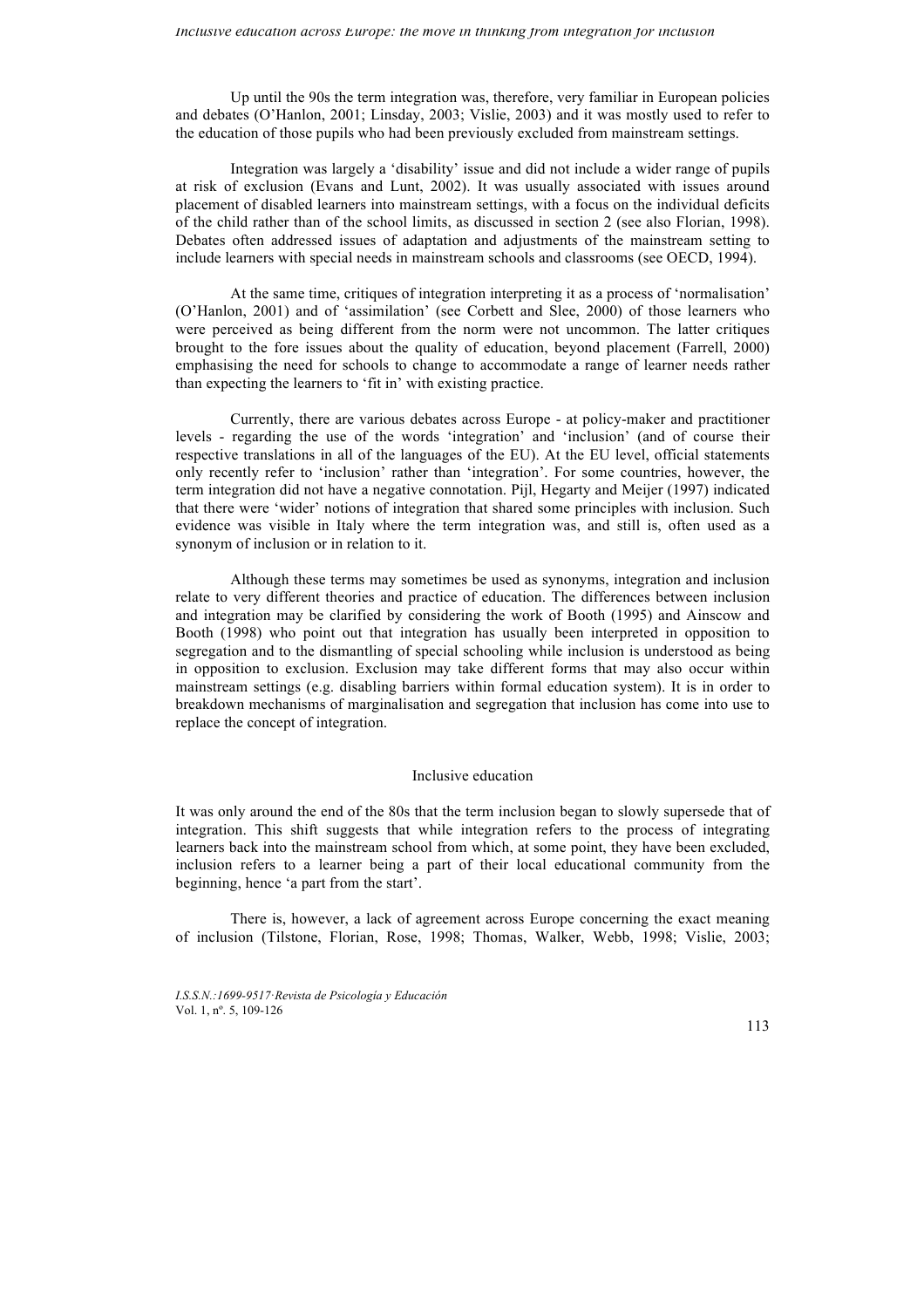Cigman, 2007). Dyson (1999) prefers to speak about 'inclusions' (using the plural) in order to underline the different interpretations currently existing at an international level.

At the same time, it is important to underline that inclusion is not only related to education and can be primarily interpreted in terms of the participation of each member of the population in key activities in society. It is therefore a 'moral' issue in Western countries where all members must be included and must have a stake in society – able to both benefit from society and contribute to its development.

The World Conference on Special Needs Education in Salamanca, with the adoption of the Salamanca Statement and Framework for Action on Special Needs Education, clearly set the policy agenda for inclusive education on a global basis (UNESCO, 1994). Since then, many international initiatives have underlined the crucial role played by inclusive education for the development of all learners, including those identified with special educational needs [see for example the Dakar Framework for Action (UNESCO, 2000)].

The UNESCO (2008) definition states that inclusive education is:

*'an ongoing process aimed at offering quality education for all while respecting diversity and the different needs and abilities, characteristics and learning expectations of the students and communities, eliminating all forms of discrimination'*. (p.3)

Similarly, the UNESCO Policy Guidelines (2009) document indicates that:

'*Inclusive education is a process of strengthening the capacity of the education system to reach out to all learners … An "inclusive" education system can only be created if ordinary schools become more inclusive – in other words, if they become better at educating all children in their communities'* (p. 8).

As suggested by these extracts, inclusive education is not concerned with a particular group of learners, for example learners with special educational needs, but with the transformation of the education system in general (Armstrong, 2008) into a system capable of responding effectively to the totality of learners' diverse needs (Soriano *et al*., 2009). Consequently, inclusive education is not about placing learners with special educational needs into mainstream settings by responding to their individual needs, but it is about reforming schooling. Schools must be transformed in terms of curriculum, assessment, pedagogy and organisation so that all learners can benefit from education. Similarly, Ainscow (2000) argues that placing a learner with a disability in a mainstream classroom to work on separate tasks with an aide, should not be viewed as inclusive education. Rather, inclusive education is about fighting against and removing all forms of barriers that impede pupils from learning and participating actively in education (Ainscow and Booth, 2000).

The discussion about inclusive practice should shift attention from special education to include the practice of general education, and consequently involve a larger number of stakeholders and positions (Curcic, 2009). Basically, inclusive education moves from a position of providing support and making necessary adaptations to school to enable learners with SEN to be placed in mainstream settings, towards a philosophy of rights for all learners to be educated in the same settings and be provided with the same opportunities for development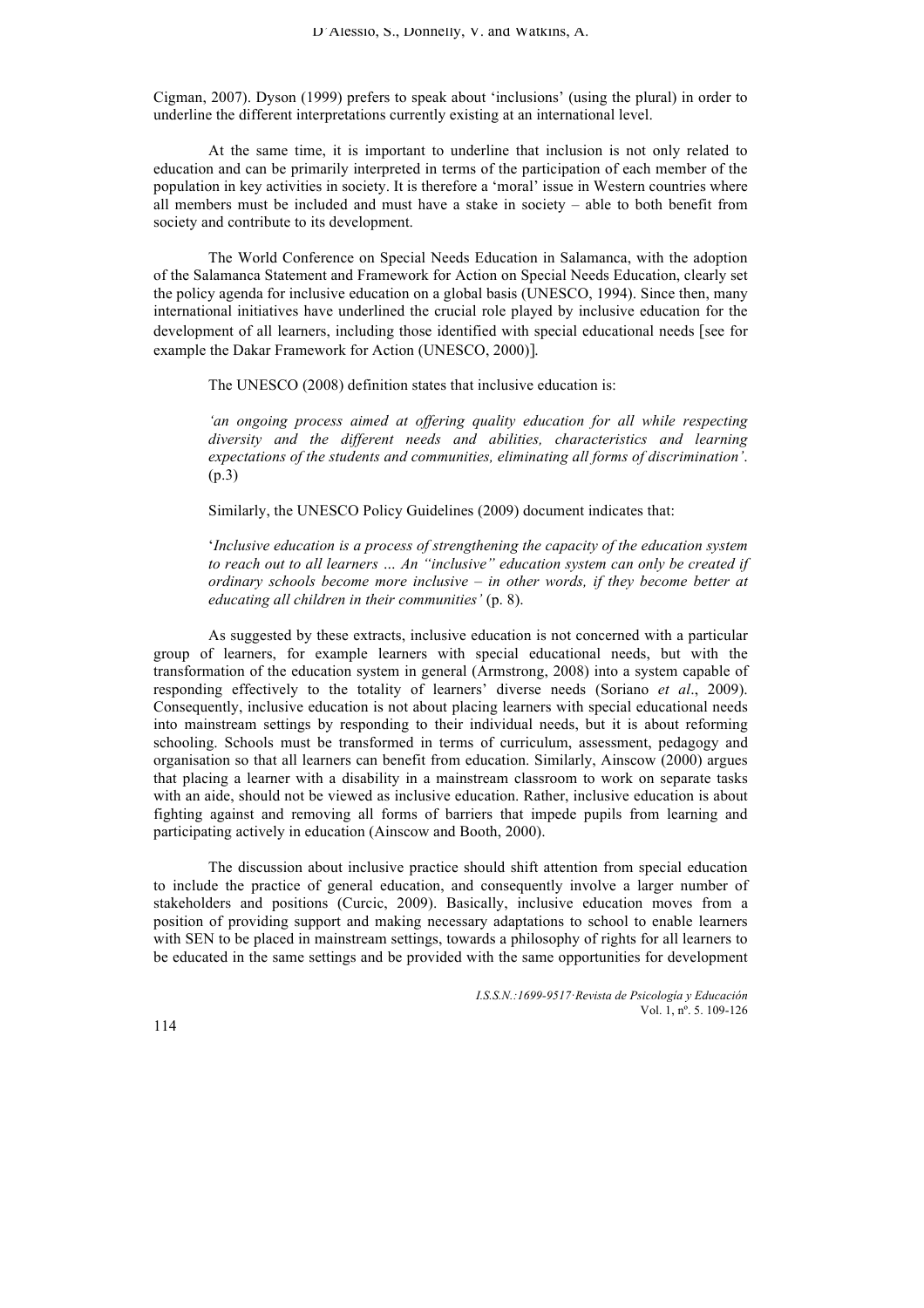notwithstanding their political, economic, social and/or ethnic backgrounds (UNESCO Policy Guidelines, 2009; UN Convention on the Rights of People with Disabilities, Article 24, 2006; Madrid conference 2010).

In addition, inclusive education takes into account issues of self-advocacy and the 'voice' of all learners. Some recent Agency initiatives, for example *Young Voices: Meeting Diversity in Education* (2007) exemplify this. Inclusive education goes beyond issues of labelling and categorising some learners as 'special' in mainstream settings in order to encompass issues of rights and changes for the education system.

The types of change required and effective ways to bring about such change are the main questions confronted by those who are involved in the struggle for inclusion (Barton and Armstrong, 2007; Kyriazopoulou and Weber, 2009).

In conclusion, the different notions are exemplified in the following table that summarises the terminology currently in use and suggests how different terms (and therefore the different theoretical premises that underpin them) may determine different implications for practice:

| Aspects/issues                     | <b>Special needs education</b>                                                                                | Integration                                                                                                                                                                 | <b>Inclusive education</b>                                                                                                                                                                                                                                                                                                                                         |
|------------------------------------|---------------------------------------------------------------------------------------------------------------|-----------------------------------------------------------------------------------------------------------------------------------------------------------------------------|--------------------------------------------------------------------------------------------------------------------------------------------------------------------------------------------------------------------------------------------------------------------------------------------------------------------------------------------------------------------|
| Focus                              | On the individual deficit<br>(in<br>segregated<br><sub>or</sub><br>in<br>mainstream settings)                 | On the provision of<br>additional<br>support<br>(adaptation,<br>adjustment.<br>resources) that can<br>be provided to the<br>individual<br>within<br>mainstream settings     | On the transformation of the structures<br>change<br>of<br>(systemic<br>pedagogy,<br>assessment and curriculum)                                                                                                                                                                                                                                                    |
| Theoretical<br>model               | Medical/clinical model of<br>disability.<br>within-the-child<br>A<br>approach to disability                   | A mixture between<br>model.<br>medical<br>psychological model<br>and social model                                                                                           | Human rights approach. All learners<br>have the right to be educated in the local<br>school without the need of being<br>labelled or categorised as needy or<br>different.                                                                                                                                                                                         |
| Actions/interve<br>ntions taken    | Assistance and specialist<br>support provided for the<br>individual (in segregated or<br>mainstream settings) | Compensation<br>for<br>the individual deficit<br>(rehabilitation<br>$\alpha$ r<br>economic benefits).<br>Specialist support is<br>provided within the<br>mainstream setting | Reform of teaching and learning, and<br>the<br>organisation<br>of<br>mainstream<br>schooling in order to respond to the<br>totality of the student population                                                                                                                                                                                                      |
| is<br>Disability<br>considered as: | Individual deficit and a<br>personal limitation                                                               | Interaction between<br>the environment and<br>the person                                                                                                                    | Form of exclusion and discrimination<br>experienced by people with impairments<br>as a result of the way in which society<br>(and schooling) are currently structured.                                                                                                                                                                                             |
| Decision<br>making process         | Professionals as the main<br>decision makers                                                                  | Professionals,<br>parents<br>and<br>sometimes<br>pupils<br>with<br><b>SEN</b><br>are<br>involved.                                                                           | The role of disabled people is central<br>(issues of advocacy, self-determination<br>and empowerment - see the UN<br>Convention 2006). Disabled people have<br>a voice in the policy-making process<br>(see for example the Agency initiatives:<br>Young Views on<br>Special<br>Needs<br>Education, 2003 and Young People's<br>Views on Inclusive Education, 2007) |

Table. 1. Summarises the terminology currently in use.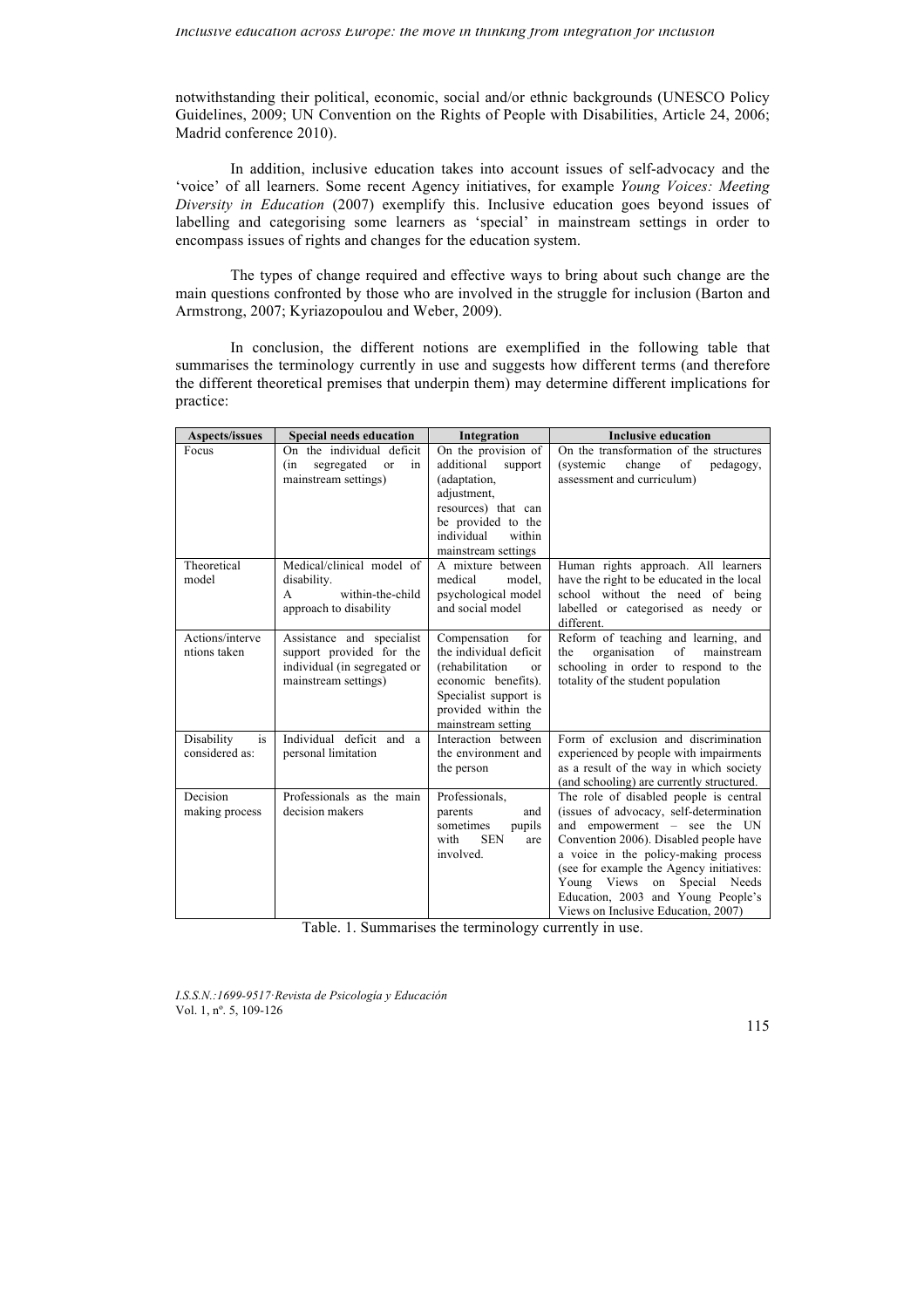Such an overview can be a useful tool to support understanding of the differences among the notions of special needs education, integration and inclusion and what changes should be implemented to develop inclusive education.

## Implementing inclusive education: from theory to practice

In agreement with UNESCO initiatives (UNESCO 2008; 2009) and the Strategic Framework for European Co-operation in Education and Training (ET 2020) (European Council, 2009a) this article argues that inclusive education is concerned with the quality of education, participation in learning and issues of equity and equality for all learners and not simply the process of placing learners identified as having special educational needs in mainstream settings.

Nevertheless, inclusive education continues to be discussed in relation to learners with special educational needs. This can be partly explained as follows. Firstly, it is a way of making terminology easier for policy makers and practitioners to understand and, most importantly it is often in alignment with the definitions used within official documents and educational departments across Europe. Secondly, the vast majority of research work – at national level and comparatively at the international level – is mainly concerned with people with disabilities and learners at risk of school failure as exclusion and marginalisation of this group of learners becomes more visible (D'Alessio and Watkins, 2009). As Slee (2001) and Armstrong (2008) indicate, discrimination becomes more detectable along the lines of disability, race, gender and ethnicity as they are … *at the sharp edge of where contradictions are mostly felt in the day-to-day life of the classroom* … (Armstrong, 2008, p.7).

While many authors make reference in their work to "best practices" in inclusive education, very few define "best practice," or even "inclusive education" in clear terms (Roehr Institute, 2004) and Cushing et al (2008) also note particular difficulties associated with interpreting the literature and case studies of inclusive policy and practice that are often defined narrowly, inconsistently, or without adequate precision. Due to the fact that the term inclusion '*has passed beyond ambiguity and is becoming a source of confusion'* (Howes et al., 2009, p.6) it is impossible to make any direct comparisons of practice across different countries. The situation is further complicated by the fact that, as has been shown, evaluative judgements on the quality of inclusive practice are underpinned by a range of values and theoretical positions. Furlong and Oancea (2005) argue that it is important to develop an understanding of quality that could assist the development of criteria appropriate for different types of applied and practice-based research. They note increasing pressure for closer links between policy-making and practice but say that researchers still wish to contribute to theoretical knowledge rather than just 'applied' knowledge about 'what works'. Nevertheless, recommendations as well as examples of good practice for implementing inclusion are relevant contributions for the development of inclusive education beyond the theoretical approach often prioritised by academic literature.

To support education for all and remove barriers to participation and learning for all disadvantaged groups, essential links must be made between the reform of the education system and other policies such as those to alleviate poverty, improve maternal and child health, promote gender equality and ensure environmental sustainability and global partnership.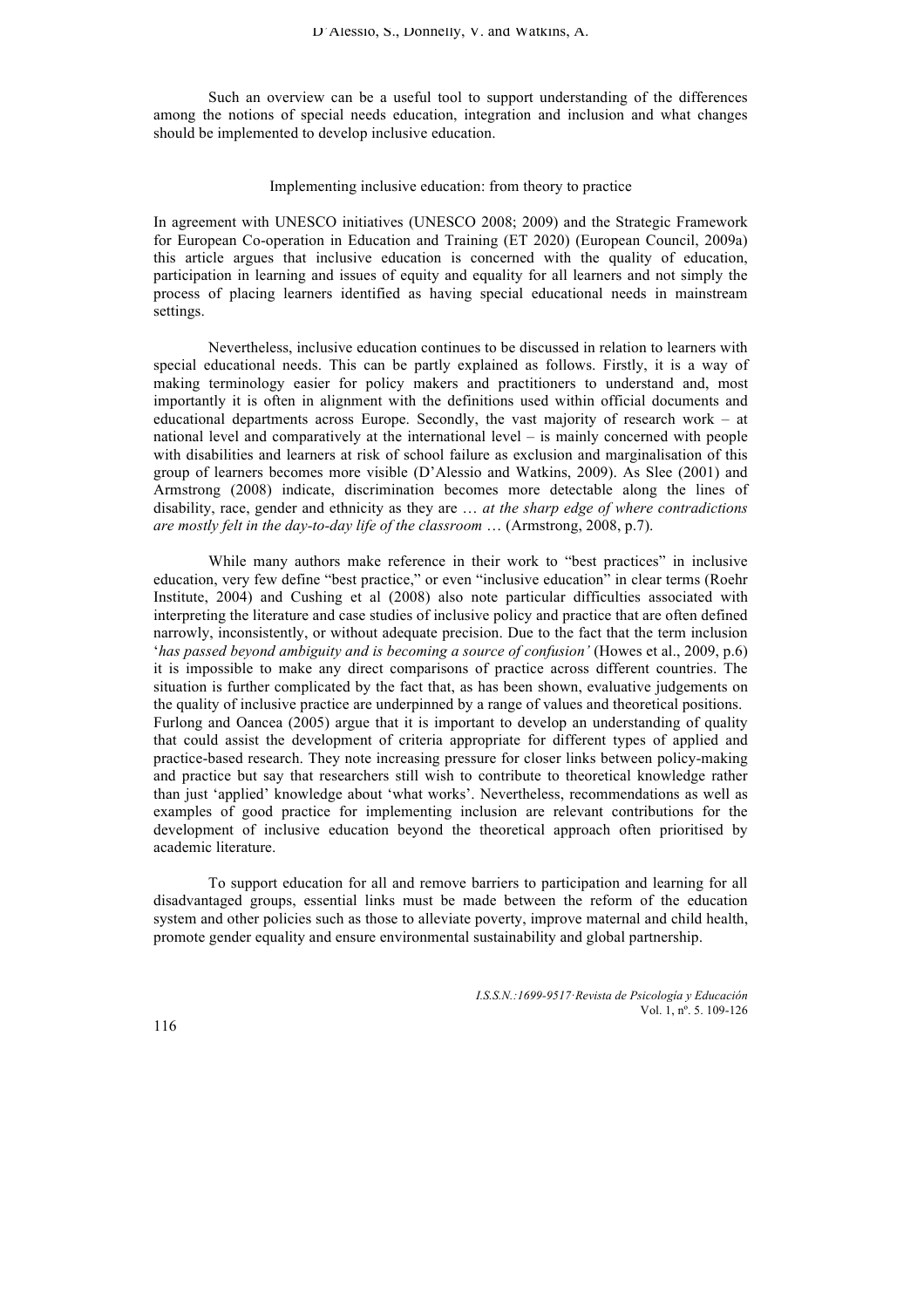# *Inclusive policies*

In moving towards greater equity, the UNESCO Education for All (EFA) Monitoring Report 2010 identifies three broad sets of policies to help combat marginalisation. These policies can be thought of as the *three points of an inclusive education triangle*: 1) Access and affordability; 2) The learning environment; 3) Entitlements and opportunities.

This highlights the need, in striving for greater equity, to take account of what happens to children beyond the school.

In line with the UNESCO priorities highlighted above, the European Agency for Development in Special Needs Education has recently published a report that contains the key principles of inclusive policies agreed upon by Agency member countries. The report *Key Principles for Promoting Quality in Inclusive Education* (2009)<sup>4</sup> aims to encourage debate among mainstream policy makers across different sectors and phases about the necessary systemic changes in policy and provision to further develop inclusive mainstream education.

These key principles acknowledge that inclusive education is concerned with a far wider range of learners vulnerable to exclusion than those identified as having special educational needs. The inter-related and mutually supporting key principles, which summarise the Agency perspective, are as follows:

- Widening participation to increase educational opportunity for all learners;
- Education and training in inclusive education for all teachers;
- Organisational culture and ethos that promotes inclusion;
- Support structures organised so as to promote inclusion;
- Flexible resourcing systems that promote inclusion;
- Policies that promote inclusion;
- Legislation that promotes inclusion.

## *Inclusive practice*

The ideology of inclusive education, as outlined in this article, is implemented in different ways across different contexts and varies with national policies and priorities which are in turn influenced by a whole range of social, cultural, historical, financial and political issues. In this respect, the UNESCO 2005 EFA monitoring report on quality in education highlights the need to respect 'indigenous' views of quality. Much in agreement with this perspective Mitchell (2005) states:

'*Since there is no one model of inclusive education that suits every country's circumstances, caution must be exercised in exporting and importing a particular model. While countries can learn from others' experiences, it is important that they give due consideration to their own social-economic-political-cultural-historical singularities.'* (Mitchell, 2005, p.19)

 <sup>4</sup> To download the full report, please go to the following link: http://www.europeanagency.org/news/key-principles-for-promoting-quality-in-inclusive-education-availablenow/?searchterm=key%20principles%202009

*I.S.S.N.:1699-9517*·*Revista de Psicología y Educación* Vol. 1, nº. 5, 109-126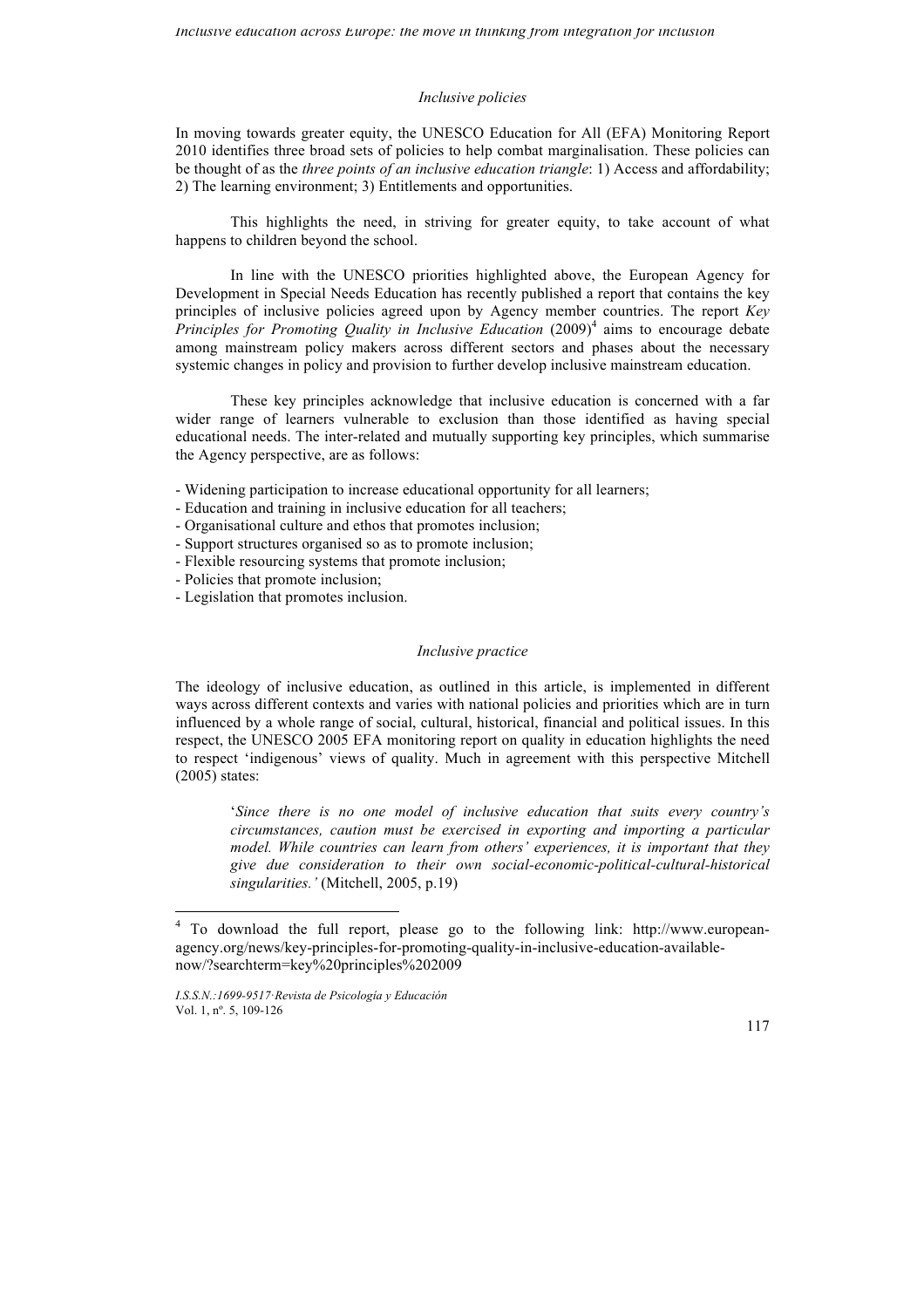Despite the shift in thinking towards educational inclusion as an agreed goal for European countries, agreements on what settings are considered 'inclusive' are not so clear. At a European level, it is fair to say that the term 'inclusive settings' usually refers to mainstream educational provision in schools and classes that has learners with or without special educational needs learning together; works to develop a curriculum that enables the learning and participation of all learners.

Although examples of inclusive practice are different across Europe, fundamental principles can be agreed to overcome barriers which may arise from 'entrenched professional attitudes, class, sexist or racial prejudice, or from cultural misunderstandings' (Rambla et al., 2008). What is crucial is that each country becomes aware of the systemic changes that education systems need to undergo to promote the move away from integration towards inclusion. Put briefly, different stakeholders should understand that the paradigmatic shift required by inclusive education does not simply concern the implementation of a new operational policy (e.g. issues about the redistribution of resources and categorisation procedures) but involves the transformation of the entire education system (D'Alessio, 2009).

Some significant examples of recommendations on the changes needed to promote inclusion can be found in the Agency *Inclusive Education and Classroom Practice in Secondary Education* report (2005). The findings regarding classroom practice suggest seven groups of factors that are thought to be effective for inclusive education:

# *Co-operative teaching*

Teachers need support from, and to be able to co-operate with, a range of colleagues within the school as well as professionals from outside the school.

#### *Co-operative learning*

Peer tutoring is effective in cognitive and social-emotional respects. Students who help each other, especially within a system of flexible and well-considered pupil grouping, benefit from learning together.

# *Collaborative problem solving*

For teachers who need help in including students with behavioural problems, a systematic way of approaching undesired behaviour is an effective tool for decreasing the amount and intensity of disturbances during the lessons. Clear class rules, agreed with all the students (alongside appropriate incentives) have proven to be effective.

#### *Heterogeneous grouping*

Heterogeneous grouping and a more differentiated approach to education are necessary and effective when dealing with the diversity of students in a classroom.

# *Effective teaching*

The arrangements mentioned above should take place within an overall approach where education is based on assessment, evaluation and high expectations. All students - including

> *I.S.S.N.:1699-9517*·*Revista de Psicología y Educación* Vol. 1, nº. 5. 109-126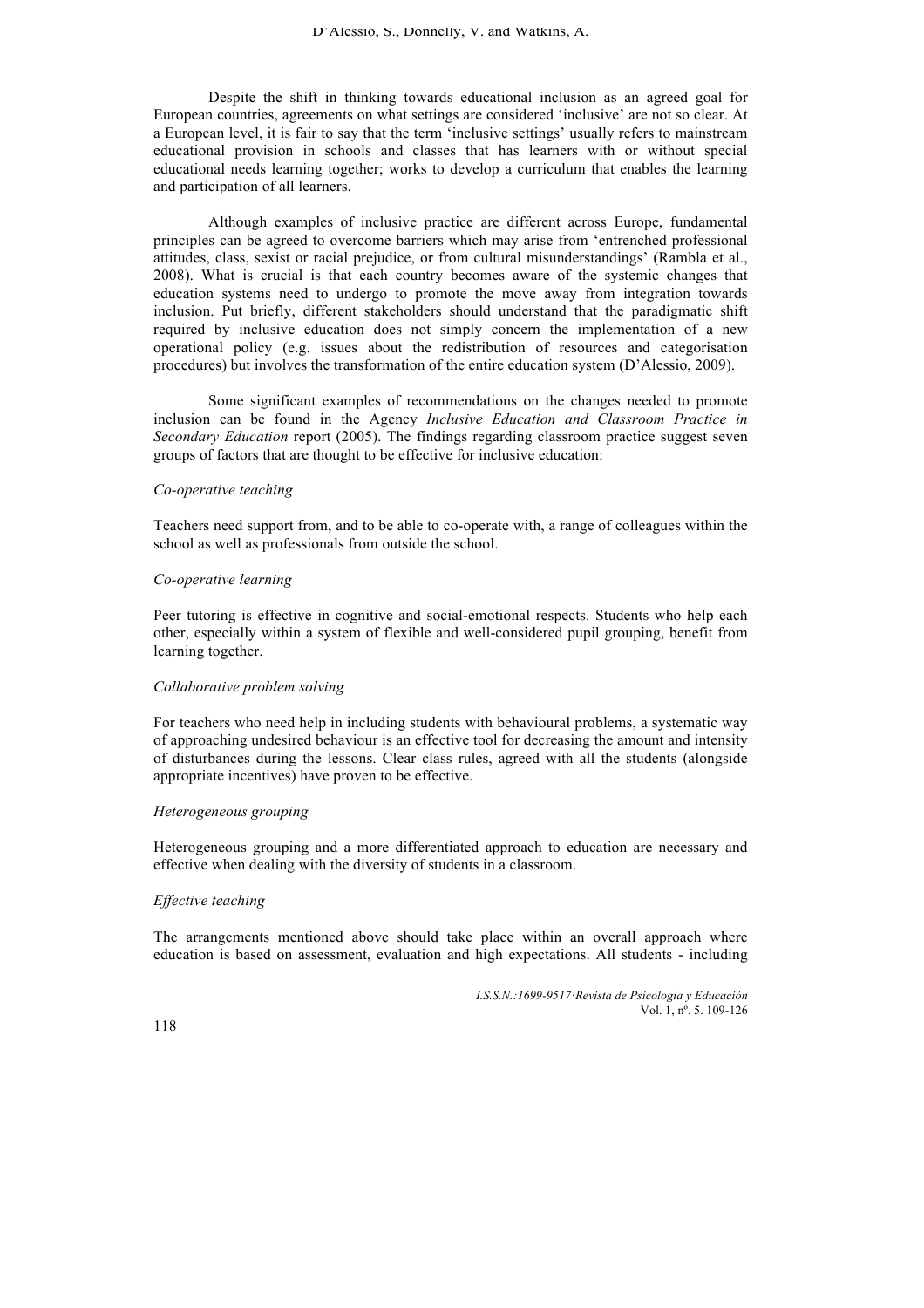students with SEN - demonstrate improvements in their learning with systematic monitoring, assessment, planning and evaluation of their work. The curriculum can be geared to individual needs and additional support can be introduced through the Individual Educational Plan (IEP). This IEP should support participation in the normal curriculum.

## *Home area system*

In some schools the organisation of the delivery of the curriculum has been changed drastically: students stay in a common area consisting of two or three classrooms where nearly all education takes places. A small team of teachers is responsible for the education provided in the home area.

# *Alternative ways of learning*

To support the inclusion of students with special needs, several models that focus on learning strategies have been developed over the past few years. Such programmes aim to teach students how to learn and to solve problems. Furthermore it can be argued that giving students greater responsibility for their own learning can contribute to the success of inclusion in secondary schools.

More recently, UNESCO policy Guidelines (2009) have suggested that in order to implement inclusive education, policy makers should take into account the following issues:

- Attitudinal changes and policy development;
- Ensuring inclusion through early childhood care and education;
- Inclusive curricula;
- Teachers and teacher education;
- Resources and legislation.

In order to encourage and sustain such developments within and outside schooling it becomes crucial that stakeholders promote relevant changes at the level of culture, policy and practice. At the level of culture, inclusive principles should be disseminated and agreed. Inclusive culture should not be concerned only with learners with special educational needs but with the entire school personnel and community (both within and outside school). At the level of policy, it is critical to remove all disabling barriers that are embedded in current policies for example, the way in which policies are formulated and the language used. Ensuring accessibility, incorporating universality principles, as well as promoting self-advocacy and involving disabled people in the process of policy-making are further key issues. Finally at the level of practice, it is essential to develop further teacher training, to develop visionary leadership that promotes community based learning, and to train teacher trainers (see also the benchmarks included in the Progress towards the Lisbon Objectives in Education and Training, Commission of the European Communities, 2008).

Inclusive education: the need for research evidence or a question of human rights?

Although there is international agreement that inclusive education is a human rights issue (UN, 2006), there exists a critique that undermines the development of inclusive education. Some writers (for example Farrell, 2000; Campbell, 2002; Warnock, 2005; Cigman, 2007) claim that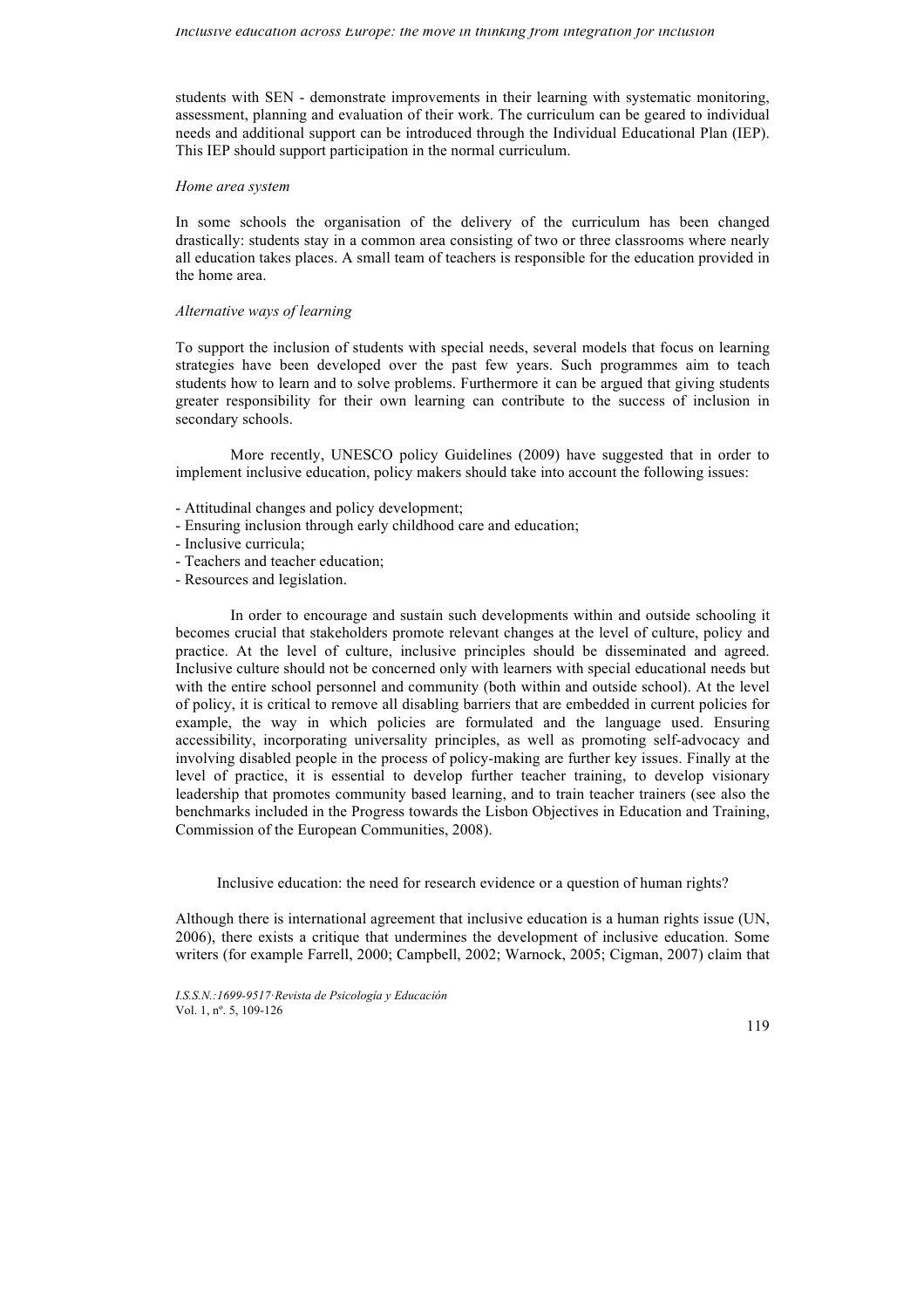there are few empirical research findings providing evidence that inclusive education is actually a better solution for the education of learners with special educational needs. There are clearly some methodological problems that make it difficult for inclusive education research to give 'proof' of the effectiveness of inclusion (Farrell, 2000). These difficulties include: using a matched control group (e.g. one group placed in a mainstream setting and another placed in a segregated setting) as people have different characteristics; the difficulty of generalising from one study to another as, again, individuals differ, and the difficulty in 'evaluating' the quality of inclusive provision that is being offered and which, due to the complexity discussed above, is not always comparable.

Although this view is still embedded in a perspective that considers inclusion only in terms of mainstreaming rather than as an issue of systemic change, it nevertheless, adds to the discourses that oppose inclusion as a human rights issue. This critique also fails to understand that inclusive education is not only a normative issue (see Meijer, 2010) but also that there is an increasing amount of research evidence currently available which supports the effectiveness of inclusion both through experimental and correlational research designs (Curcic, 2009).

Whilst a decade ago Farrell (2000) argued that evidence to support inclusive education was inconclusive and that further research was needed, in a recent article, Curcic (2009) collected a series of studies to provide evidence that learners experiencing difficulties at school achieve better results both in social and academic skills when they are educated in mainstream education. Similarly, other scholars (Ainscow and Booth, 1998; Allan, 1999; Booth and Ainscow, 2000; Allan, 2003; Armstrong, D., 2003; Armstrong, F., 2003; Ainscow, 2005; Ainscow, Booth and Dyson, 2006; Ainscow, 2007; Barton and Armstrong, 2007; Slee, 2007) have provided evidence of research conducted in the field of inclusive education that supports its further development.

Likewise, many Agency works such as *Inclusive Education and Classroom Practice in Secondary Education* (Meijer, 2005) and *Assessment in Inclusive Settings* (Watkins, 2007) among others, have provided good examples of how inclusive education can be implemented in practice and can be successful for the education of learners identified as having special educational needs. As Agency work in fact shows, it is undoubtedly true that *what is good for pupils with SEN is good for all pupils* (Meijer, 2003).

More recently, Meijer (2010) discusses the place of research in the debate about inclusion:

*A discussion characterised by debating research outcomes in this area is not very fruitful for various reasons. Firstly, it distracts us from the normative discussion and arguments. Secondly - and I can tell this by being a researcher in this area myself for many years - research, especially in the social sciences, is never unambiguous! Thirdly, the type of research that is needed to come to clear answers in this field is the experimental design and not the correlational design. It is the correlational design that has been used to a large extent to 'prove' the outcome and benefits of inclusion versus segregation. And correlational designs are weak, if not very weak … For me, the discussion about the relevance and necessity of social cohesion as well as inclusive education and the influence of inclusive education on social cohesion are purely normative issues. And we should keep it there*! (Meijer, 2010).

Likewise, the UNESCO Policy Guidelines (2009) state that inclusive education should:

 *I.S.S.N.:1699-9517*·*Revista de Psicología y Educación* Vol. 1, nº. 5. 109-126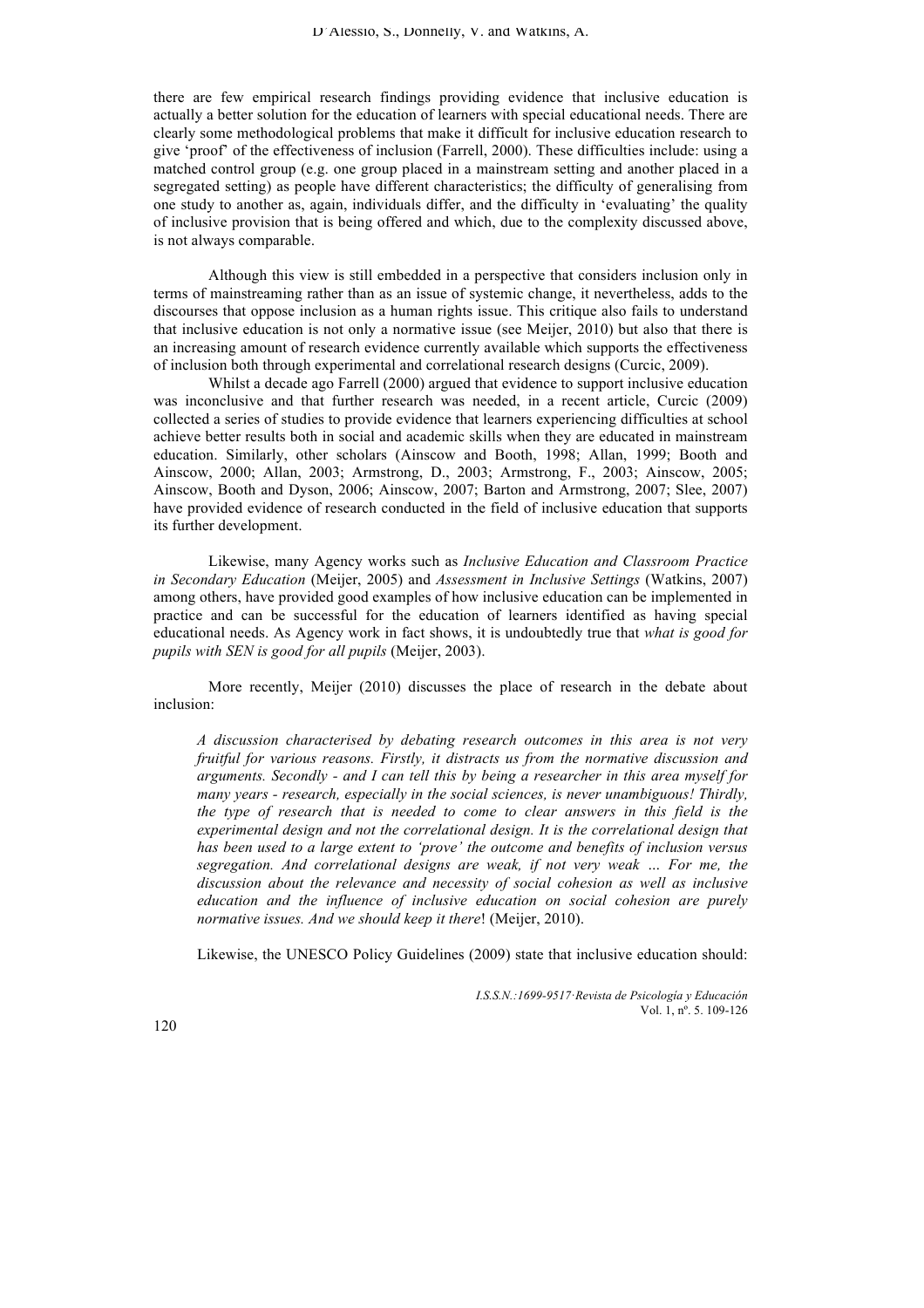'*as an overall principle … guide all education policies and practices, starting from the fact that education is a basic human right and the foundation for a more just and equal society'*  (p.8). These guidelines put the emphasis on issues of rights, rather than research evidence and set out the following justifications for working towards inclusive practices and educating all children together:

## *Educational justification.*

Inclusive schools have to develop ways of teaching that respond to individual differences and benefit all children.

## *Social justification.*

Inclusive schools are able to change attitudes towards diversity and form the basis for a just, non-discriminatory society.

## *Economic justification.*

It costs less to establish and maintain schools that educate all children together than to set up a complex system of different schools 'specialising' in different groups of children.

Arnesen et al (2009) in a Council of Europe project report note that equity and social justice '*imply activities to the benefit of all, targeting each individual.*' (p.46) and state that by using the term equity, '*inclusion may be understood not just as adding on to existing structures, but as a process of transforming societies, communities and institutions such as schools to become diversity-sensitive.' (p.46)* Although the project focused on socio-cultural diversity, the authors make the point that the international commitment to human rights has led to a changing view and a reduced emphasis on an individual's 'disability' that has, in turn, led to their classification as 'socio-cultural'. This view is consistent with the disability studies perspective that recognises disability as '*another interesting way to be alive'* (Smith et al 2009, p. 243) and individual support viewed as the norm for all learners.

Both the UNESCO and Council of Europe resolutions therefore reiterate that inclusive education is to be understood as a *human rights* issue. Such a perspective not only shifts the attention from individual deficits to disabling societal barriers but also challenges the need to classify and label some learners as 'special' in order to exert their right to education along with their 'normal' peers. As argued by Barton and Armstrong (2001), central to the notion of human rights is the need to understand the causes that produce exclusion and discrimination of disabled learners by attitudes, practices and policies. If inclusive education is to become a reality and support a move to a more just society there is a need to look at the root cause of problems such as poverty, discrimination and disadvantage which lead to social and economic exclusion with an impact on health and well-being.

Children and young people living in poverty and/or in poor health are not able to benefit from education and a holistic approach is needed to change existing systems and ensure that everyone – including the most disadvantaged - can access the services needed to ensure that their basic needs are met. This is not only about physical access such as transport but also about making necessary adjustments, for example to ensure that an individual can perform the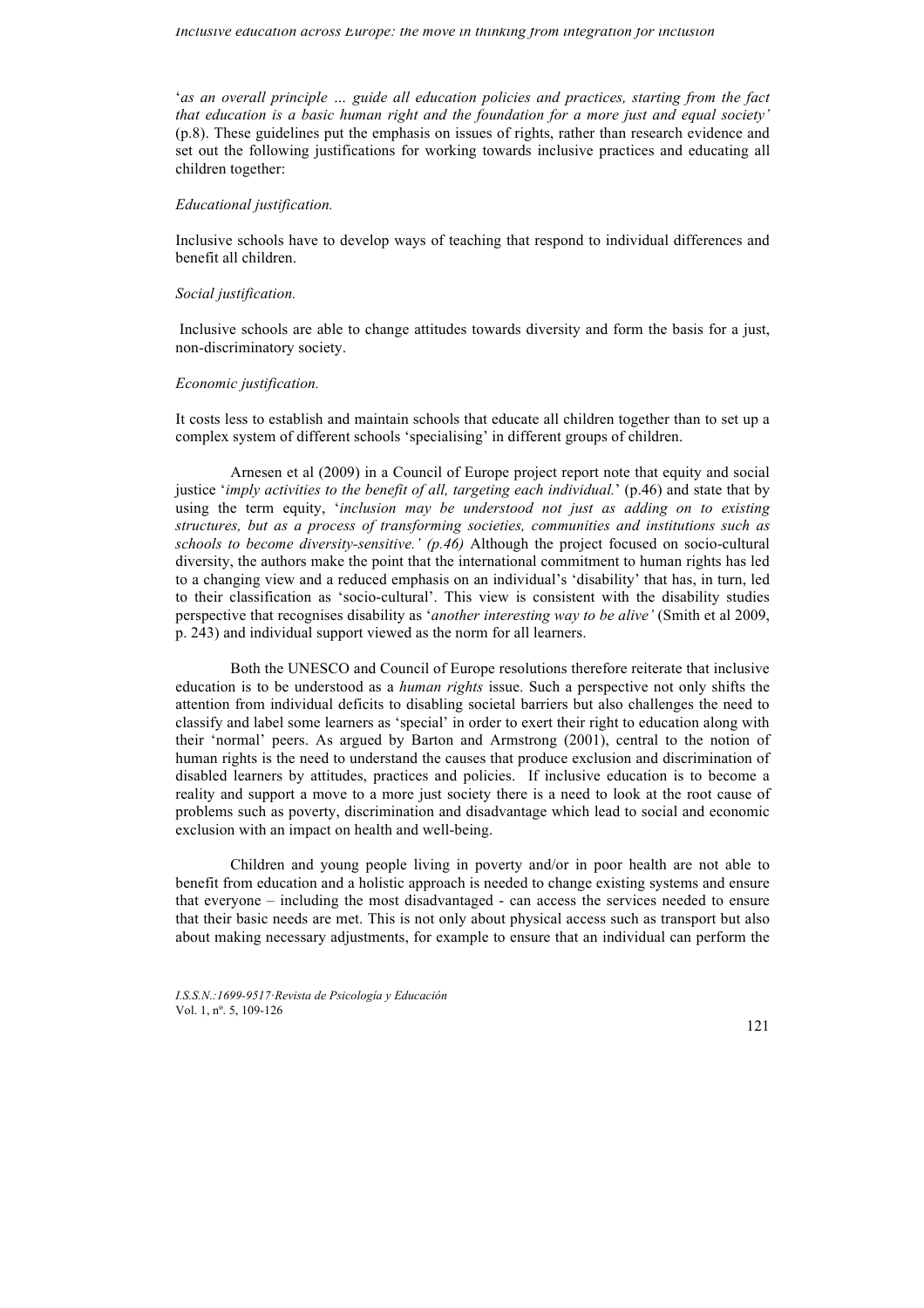necessary tasks as part of their employment to fully participate and become a valued member of society.

Such a holistic approach requires allocation of resources to meet individual needs within a flexible system – but this needs to be considered 'up front' not as an afterthought – to address both access and support dimensions. Universal design of all public services – including education - will benefit all users – not only those with disabilities.

# Conclusions

This article has suggested that the interpretation of inclusive education and its practice vary across Europe. Some countries still educate young people in special schools, others are in the process of developing 'integration', while many have started to promote inclusive practice. Although some fundamental benchmarks and common values have been identified as crucial, countries keep developing their own education systems according to their traditional policies and aims, not to mention the widely varying economic resources available. Similarly, different definitions of inclusion are being used and policy makers and practitioners are not always talking about the same thing (D'Alessio and Watkins, 2009).

At the same time, inclusive education in all countries is not a static phenomenon - it has been developing in different ways and continues to develop (Watkins, 2009; Kyriazopoulou and Weber, 2009; Meijer, 2010). Conceptions of, policies for and practice in inclusive education are constantly undergoing change and any examination of inclusive education and 'current' practice in any country needs to be considered within the context of wider educational reforms occurring in that country. Despite that the article makes the case that there exists a shared value that inclusion is the educational imperative to be pursued as a human rights issue. In alignment with the principle of human rights highlighted by Schaeffer (2008) the Agency Director's speech at the International Conference of Madrid (Meijer, 2010) suggests that in order to achieve a truly inclusive education system, a rights-based approach is needed which has the following inter-related dimensions:

- The right *to* education – education granted to everyone without discrimination;

- Rights *in* education – rights of learners should be respected within the learning environment and be reflected in curricula, materials and methodologies;

- Rights *through* education – democratic values and respect for human rights should be promoted.

The Agency, $5$  working with member countries and collaborating with partners such as UNESCO will continue to pursue this approach to support and enhance the successful inclusion and participation of all learners.

 <sup>5</sup> In order to find more information about how inclusive education is being interpreted and implemented across Europe, all of the Agency work referred to in this article can be downloaded from the following website: www.european-agency-org

*I.S.S.N.:1699-9517*·*Revista de Psicología y Educación* Vol. 1, nº. 5. 109-126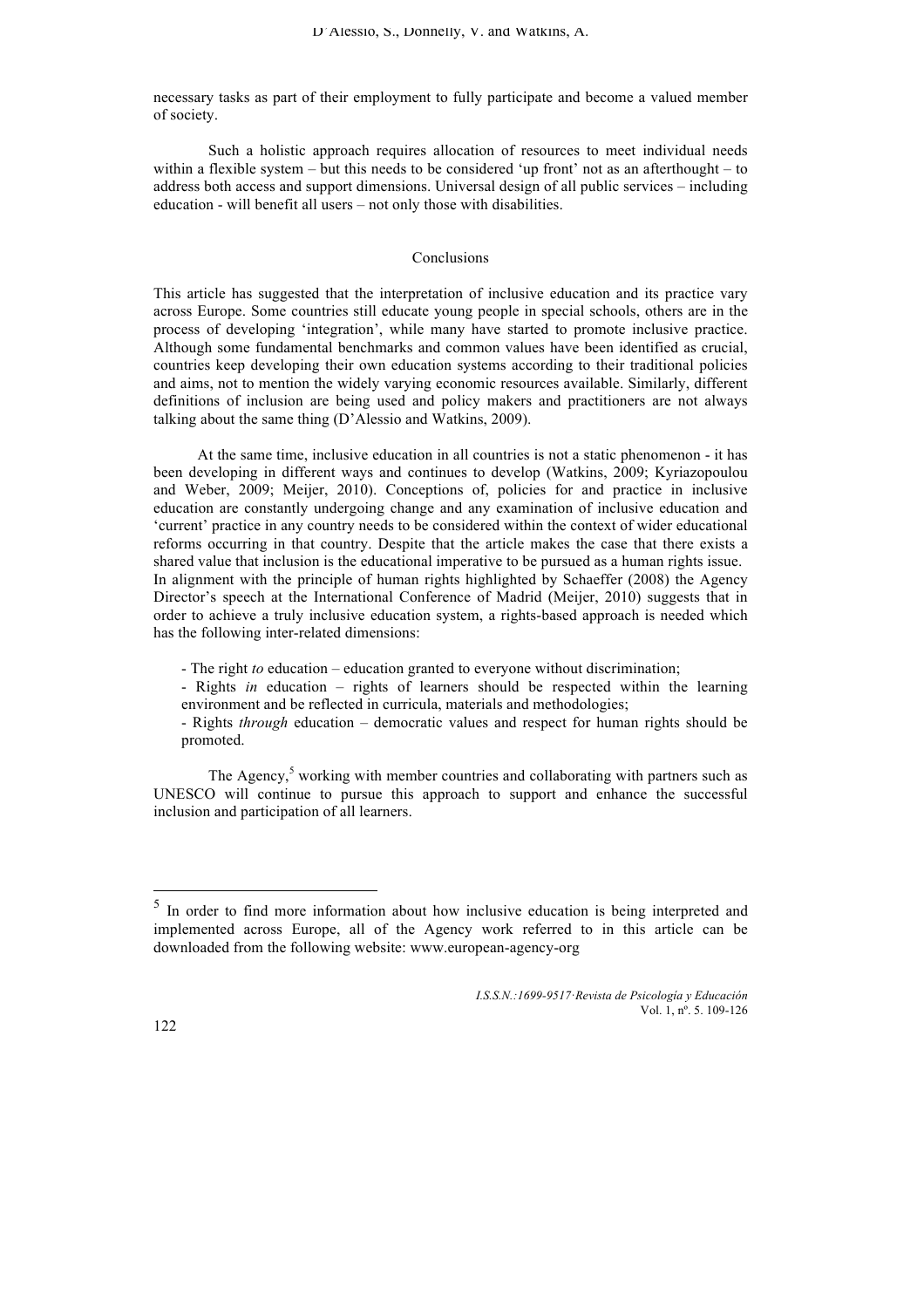Notas sobre los autores:

Simona D'Alessio es miembro de la *European Agency for Development in Special Needs Education*. Contacto*: simona@european-agency.org*

Verity Donnelly es miembro de la *European Agency for Development in Special Needs Education*. Contacto*: verity@european-agency.org*

Amanda Watkins es miembro de la *European Agency for Development in Special Needs Education*. Contacto*: amanda@european-agency.org*

# References

- Ainscow, M. (2000). The next step for special education. Supporting the development of inclusive practices. *British Journal of Special Education, 27*(2), 76-80.
- Ainscow, M. (2005). Developing inclusive education systems: what are the levers for change? *Journal of Educational Change, 6*(2), 109-124.
- Ainscow, M. (2007). Taking an inclusive turn. *Journal of Research in Special Educational Needs, 7*(1), 3-7.
- Ainscow, M., & Booth, T. (Eds.). (1998). *From Them to Us: An International Study of Inclusion in Education*. London: Routledge.
- Ainscow, M., Booth, T., and Dyson, A. (2006). *Improving Schools, Developing Inclusion*. London, New York: Routledge.
- Allan, J. (1999). *Actively Seeking Inclusion. Pupils with Special Needs in Mainstream Schools*. Falmer Press: London.
- Allan, J. (Ed.). (2003). *Inclusion, Participation and Democracy: What is the Purpose?* Dordrecht, Boston, London: Kluwer Academic Publishers.
- Armstrong, D. (2003). *Experiences of Special Education. Re-evaluating policy and practice through life stories*. London: Routledge.
- Armstrong, F. (2003). *Spaced Out: Policy, Difference and the Challenge of Inclusive Education*. Dordrecht-Boston-London: Kluwer Academic Publishers.
- Armstrong, F. (2008). Inclusive Education. In G. Richards & F. Armstrong (Eds.), *Key Issues for Teaching Assistants. Working in diverse and inclusive classrooms*. London and New York: Routledge.
- Armstrong, F., & Barton, L. (2001). Disability, Education and Inclusion. In L. Albrecht, G., D. Seelman, K. & M. Bury (Eds.), *Handbook of Disability Studies* (pp. 693- 710). Thousand Oaks, London, New Delhi: Sage Publications.
- Armstrong, F., & Barton, L. (Eds.). (1999). *Disability, Human Rights and Education. Cross-cultural perspectives*. Buckingham: Open University Press.
- Arnesen, A., Hadzhitheodoulou-Loizidou, P., Bîrzéa, C.,Essomba, M.A., Allan, J. (2009) *Policies and practices for teaching sociocultural diversity - Concepts, principles and challenges in teacher education* Brussels:Council of Europe.
- Barton, L., and Armstrong, F. (Eds.). (2007). *Policy, Experience and Change: Cross-*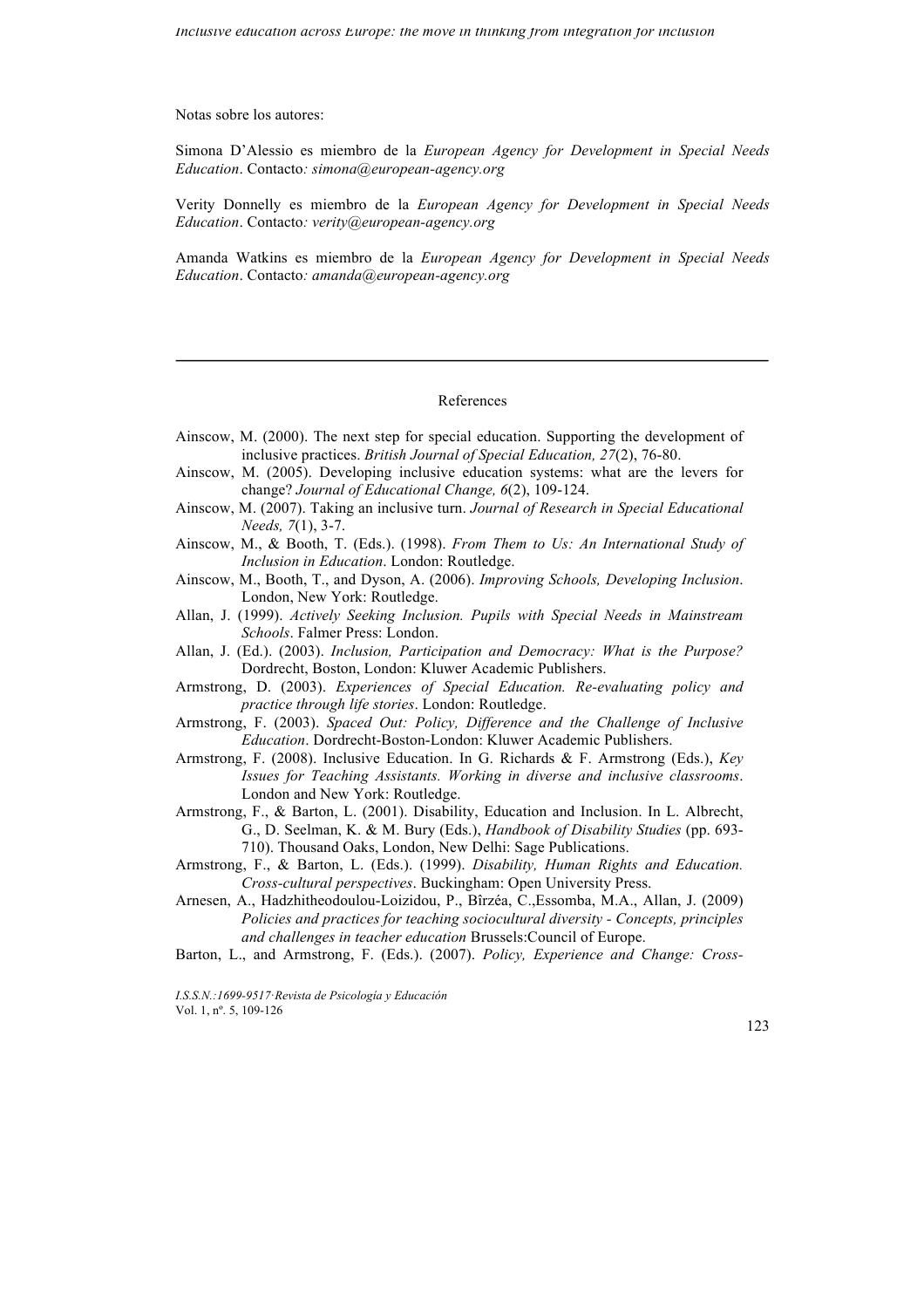*Cultural Reflections on Inclusive Education*. Dordrecht: Springer.

- Booth, T. (1995). Mapping inclusion and exclusion: concept for all? In C. Clark, A. Dyson and A. Millward (Eds.), *Towards Inclusive Schools?* London: David Fulton Publishers.
- Booth, T., and Ainscow, M. (2000). *Index for Inclusion. Developing learning and participation in schools*. Bristol: Centre for Studies on Inclusive Education (CSIE).
- Campbell, C. (Ed.). (2002). *Developing Inclusive Schooling: Perspectives, Policies and Practices*. London: Institute of Education.
- Cigman, R. (Ed.). (2007). *Included or Excluded? The challenge of the mainstream for some SEN children*. London and New York: Routledge.
- Clough, P., and Corbett, J. (2000). *Theories of Inclusive Education. A student's guide*. London: Paul Chapman Publishing.
- Corbett, J. (1996). *Bad Mouthing*. London: Falmer Press.
- Council of European Union (2009a). *Council Conclusions on the social dimension of education and training*. Brussels: Council of the European Union. Available online at:

http://www.consilium.europa.eu/uedocs/cms\_Data/docs/pressdata/en/educ/1143 74.pdf.

- Council of European Union (2009b). *Strategic Framework for European cooperation in education and training (ET 2020)*. Brussels: European Council. Available online: http://eurlex.europa.eu/LexUriServ/LexUriServ.do?uri=OJ:C:2009:119:0002:0010:EN:P DF.
- Curcic, S. (2009). Inclusion in PK-12: an international perspective. *International Journal of Inclusive Education, 13*(5), 517-538.
- Cushing, L. S., Carter, E. W., Clark, N., Wallis, T. and Kennedy, C. H. (2009) Evaluating Inclusive Educational Practices for Students With Severe Disabilities: Using the Program Quality Measurement Tool. *Journal of Special Education*, 42, 195 originally published online May 13, 2008
- D'Alessio, S. (2009). L'integration scolaire en Italie. Quelques réflexions pour le développement de l'éducation inclusive. *La nouvelle revue de l'adaptation et de la scolarisation (IN SHEA Revue)*(Hors Série n.5), 35-50.
- D'Alessio, S., and Watkins, A. (2009). International Comparisons of Inclusive Policy and Practice: are we talking about the same thing? *Research in Comparative and International Education Journal, 4*(3), 233-249.
- Dyson, A. (1999). 'Inclusion and Inclusions': Theories and Discourses in Inclusive Education. In H. Daniels and P. Garner (Eds.), *Inclusive Education*. London: Kogan Page.
- Commission of the European Communities (2008*). Progress towards the Lisbon objectives in education and training. Indicators and benchmarks*. Brussels: European Commission.
- Evans, J., and Lunt, I. (2002). Inclusive education: are there limits? *European Journal of Special Needs Education, 17*(1), 1-14.
- Farrell, P. (2000). The Impact of Research on Developments in Inclusive Education. *International Journal of Inclusive Education, 4*(2), 153-162.
- Florian, L. (1998). Inclusive Practice. What, why and how? In C. Tilstone, Florian, L., and Rose, R., (Ed.), *Promoting Inclusive Practice*. London: Routledge.
- Furlong, J. and Oancea, A. (2005) *Assessing Quality in Applied and Practice-based*

 *I.S.S.N.:1699-9517*·*Revista de Psicología y Educación* Vol. 1, nº. 5. 109-126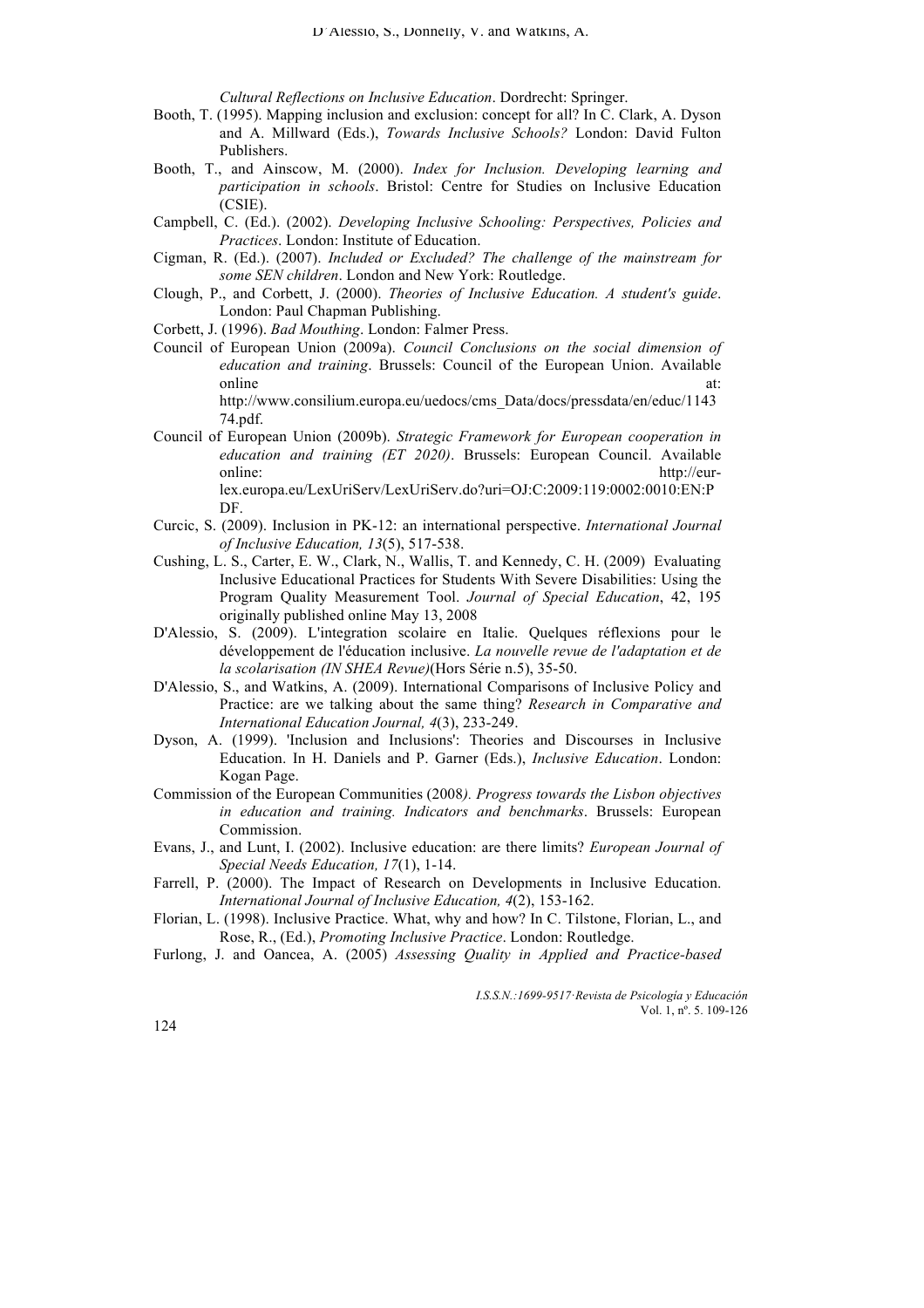*Educational Research: A Framework for Discussion. Oxford University Department of Educational Studies*. Report based on research undertaken with the assistance of the ESRC RES-618-25-6001\*

- Howes, A. Davies, S.M.B. and Fox, S. (2009) *Improving the Context for Inclusion. Personalising teacher development through collaborative action research*. London: Routledge
- Kyriazopoulou, M., and Weber, H. (2009). *Development of a set of indicators - for inclusive education in Europe*. Odense, Denmark: European Agency for Development in Special Needs Education.
- Lindsay, G. (2003). Inclusive education: a critical perspective. *British Journal of Special Education, 30*(1), 3-12.
- Meijer, C. (2010). *Inclusive Education: Facts and Trends.* Paper presented at the International Conference - Inclusive Education: A Way to Promote Social Cohesion, Madrid.
- Meijer, C. J. W. (Ed.). (2003). *Inclusive Education and Effective Classroom Practices*. Middelfart: European Agency for Development in Special Needs Education.
- Meijer, C.J. (Ed.) (2005). *Inclusive Education and Clasroom Practices in Secondary Education.* Middelfart: European Agency for Development in Special Needs Education.
- Mitchell, D. (Ed) (2005) *Contextualising Inclusive Education Evaluating old and new international perspectives*. London: Routledge
- O'Hanlon, C. (2000). The rhetoric of political correctness: European Union perspectives on inclusion. In C. Brock and R. Griffin (Eds.), *International Perspectives on Special Educational Needs*. Suffolk: John Catt Publication.
- O'Hanlon, C. (Ed.). (1995). *Inclusive education in Europe*. London: David Fulton Publishers.
- OECD (1994). *The integration of disabled children into mainstream education: ambitions, theories and practices*. Paris: OECD.
- Pijil, J. S., Hegarty, S., and Meijer, C. (1997). *New Perspectives in Special Education*. London: Routledge.
- Rambla, X., Ferran, F., Tarabini, A. and Verger, A. (2008*) Inclusive education and social inequity: An update of the question and some geographical considerations*. Prospects 38 (1) 65-76
- Roeher Institute (2004) *Inclusive Policy and Practice in Education: Best Practices for Students with Disabilities*. April 2004
- Slee, R. (1993). The Politics of Integration new sites for old practices? *Disability, Handicap and Society, 8*(4), 351-360.
- Slee, R. (2007). It's a Fit-up! Inclusive Education, Higher Education, Policy and the Discordant Voice. In L. Barton and F. Armstrong (Eds.), *Policy, Experience and Change: Cross Cultural Reflections on Inclusive Education*. Dordrecht: Springer.
- Slee, R., and Allan, J. (2001). Excluding the Included: a reconsideration of inclusive education. *International Studies in Sociology of Education, 11*(2), 173-192.
- Smith, R., Gallagher, D., Owen, V. and Skrtic, T.M. (2009) Disability Studies in Education: Guidelines and Ethical practice for Educators in J. Andrzejewski, M.P. Baltodano, L. Symcox (Eds) *Social Justice, Peace and Environmental Education : Transformative Standards.* N.Y: Routledge
- Soriano V. et al. (2009). *Multicultural Diversity and Special Needs Education*. Odense, Denmark: European Agency for Development in Special Needs Education.